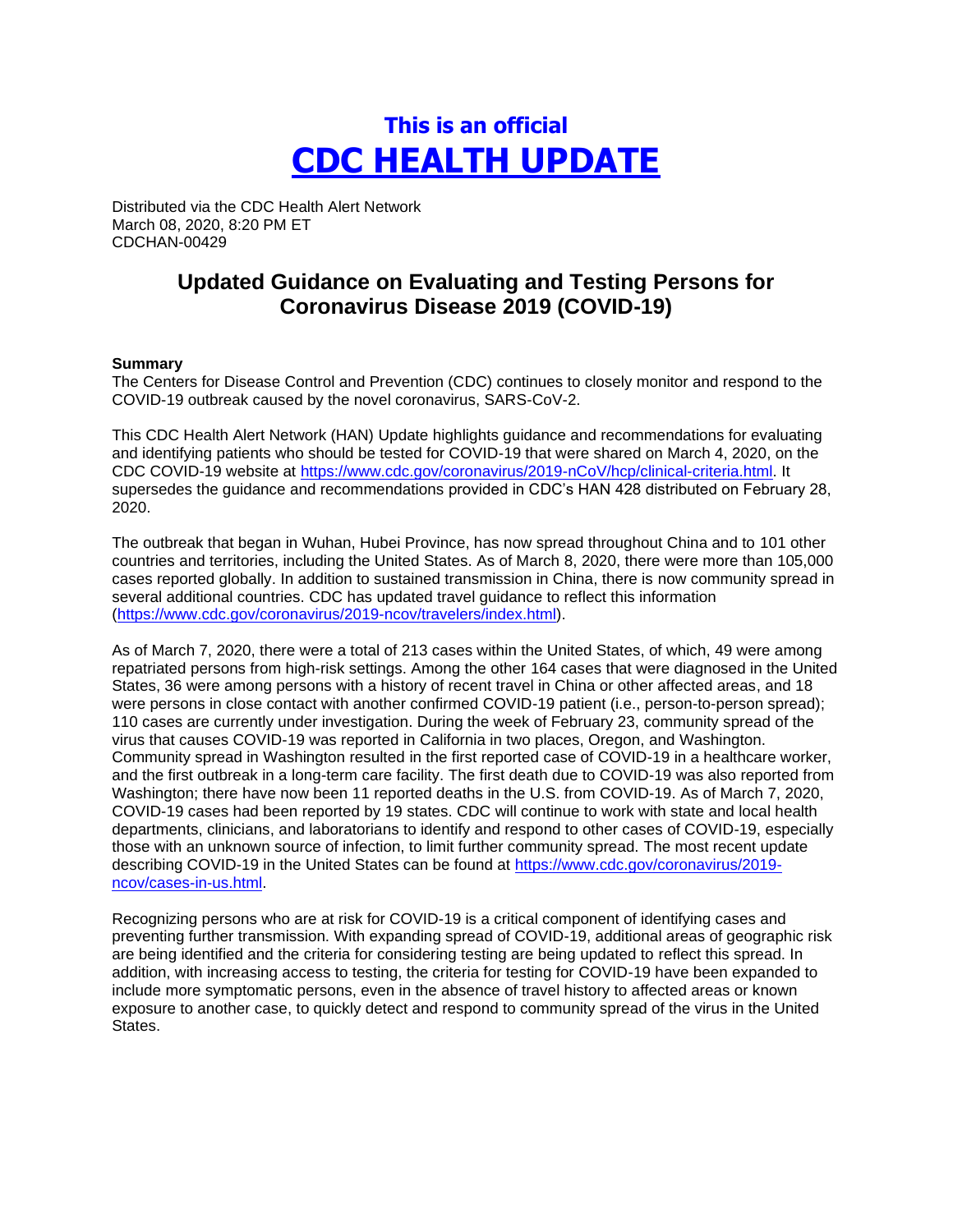### **Criteria to Guide Evaluation and Laboratory Testing for COVID-19**

Clinicians should work with their local and state health departments to coordinate testing through public health laboratories. In addition, COVID-19 diagnostic testing, authorized by the Food and Drug Administration under an Emergency Use Authorization (EUA), is becoming available in clinical laboratories. This additional testing capacity will allow clinicians to consider COVID-19 testing for a wider group of symptomatic patients.

Clinicians should use their judgment to determine if a patient has signs and symptoms compatible with COVID-19 and whether the patient should be tested. Most patients with confirmed COVID-19 have developed fever<sup>1</sup> and/or symptoms of acute respiratory illness (e.g., cough, difficulty breathing). Priorities for testing may include:

- 1. Hospitalized patients who have signs and symptoms compatible with COVID-19 in order to inform decisions related to infection control.
- 2. Other symptomatic individuals such as, older adults (age ≥ 65 years) and individuals with chronic medical conditions and/or an immunocompromised state that may put them at higher risk for poor outcomes (e.g., diabetes, heart disease, receiving immunosuppressive medications, chronic lung disease, chronic kidney disease).
- 3. Any persons including healthcare personnel<sup>2</sup>, who within 14 days of symptom onset had close contact<sup>3</sup> with a suspect or laboratory-confirmed<sup>4</sup> COVID-19 patient, or who have a history of travel from affected geographic areas<sup>5</sup> (see below) within 14 days of their symptom onset.

There are epidemiologic factors that may also help guide decisions about COVID-19 testing. Documented COVID-19 infections in a jurisdiction and known community transmission may contribute to an epidemiologic risk assessment to inform testing decisions. Clinicians are strongly encouraged to test for other causes of respiratory illness (e.g., influenza).

Mildly ill patients should be encouraged to stay home and contact their healthcare provider by phone for guidance about clinical management. Patients who have severe symptoms, such as difficulty breathing, should seek care immediately. Older patients and individuals who have underlying medical conditions or are immunocompromised should contact their physician early in the course of even mild illness.

#### **International Areas with Sustained (Ongoing) Transmission**

*Last updated March 8, 2020* [\(https://www.cdc.gov/coronavirus/2019-ncov/travelers/index.html\)](https://www.cdc.gov/coronavirus/2019-ncov/travelers/index.html)

- China: Level 3 Travel Health Notice [\(https://wwwnc.cdc.gov/travel/notices/warning/novel](https://wwwnc.cdc.gov/travel/notices/warning/novel-coronavirus-china)[coronavirus-china\)](https://wwwnc.cdc.gov/travel/notices/warning/novel-coronavirus-china)
- Iran: Level 3 Travel Health Notice [\(https://wwwnc.cdc.gov/travel/notices/warning/coronavirus-iran\)](https://wwwnc.cdc.gov/travel/notices/warning/coronavirus-iran)
- Italy: Level 3 Travel Health Notice [\(https://wwwnc.cdc.gov/travel/notices/warning/coronavirus](https://wwwnc.cdc.gov/travel/notices/warning/coronavirus-italy)[italy\)](https://wwwnc.cdc.gov/travel/notices/warning/coronavirus-italy)
- Japan: Level 2 Travel Health Notice [\(https://wwwnc.cdc.gov/travel/notices/alert/coronavirus](https://wwwnc.cdc.gov/travel/notices/alert/coronavirus-japan)[japan\)](https://wwwnc.cdc.gov/travel/notices/alert/coronavirus-japan)
- South Korea: Level 3 Travel Health Notice [\(https://wwwnc.cdc.gov/travel/notices/warning/coronavirus-south-korea\)](https://wwwnc.cdc.gov/travel/notices/warning/coronavirus-south-korea)

#### **Recommendations for Reporting, Laboratory Testing, and Specimen Collection**

Clinicians should immediately implement recommended infection prevention and control practices [\(https://www.cdc.gov/coronavirus/2019-ncov/infection-control/control-recommendations.html\)](https://www.cdc.gov/coronavirus/2019-ncov/infection-control/control-recommendations.html) if a patient is suspected of having COVID-19. They should also notify infection control personnel at their healthcare facility and their state or local health department if it is suspected that a patient may have COVID-19. State health departments that have identified a person suspected of having COVID-19 or a laboratoryconfirmed case should complete a PUI and Case Report form through the processes identified on CDC's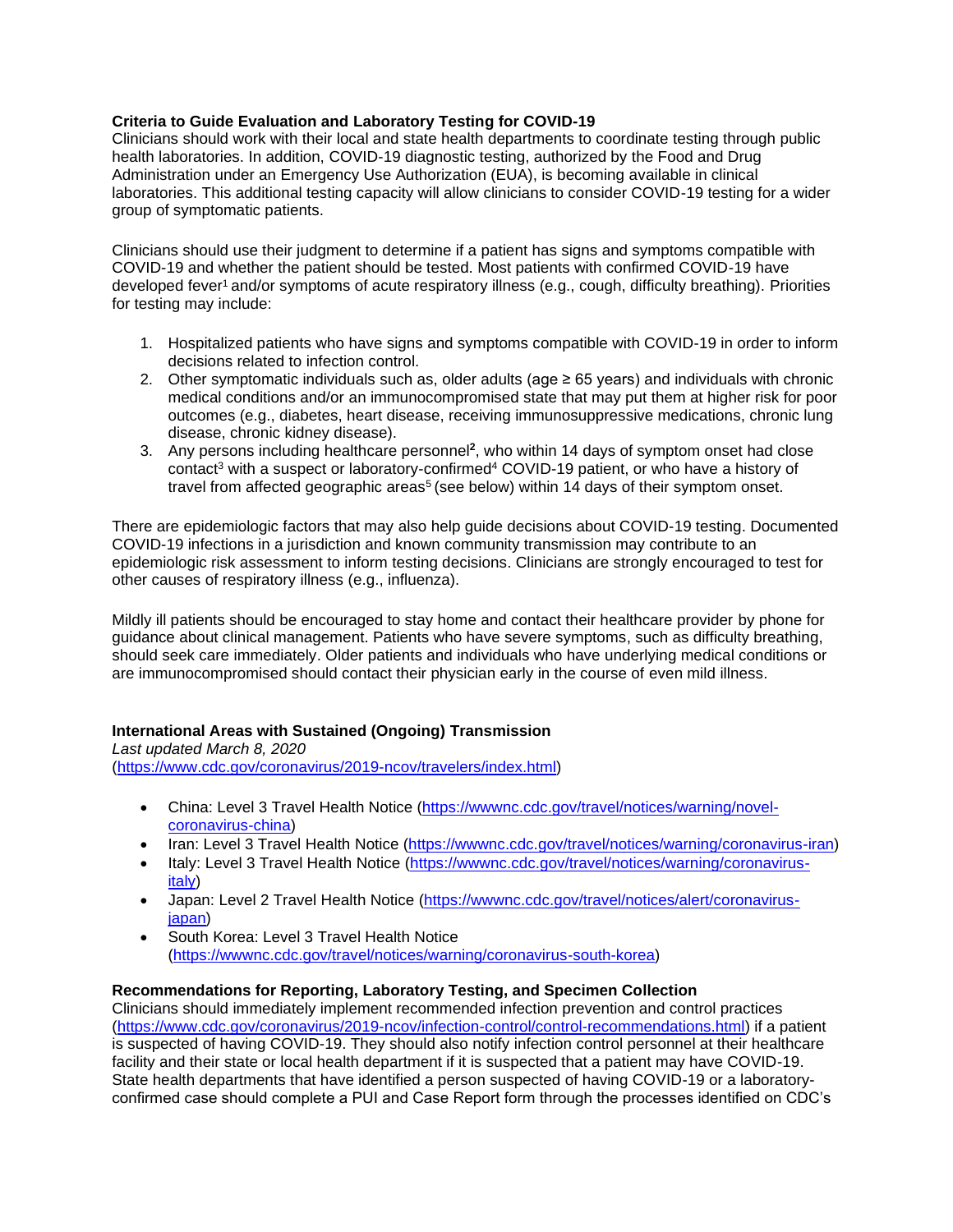Coronavirus Disease 2019 website [\(https://www.cdc.gov/coronavirus/2019-ncov/php/reporting-pui.html\)](https://www.cdc.gov/coronavirus/2019-ncov/php/reporting-pui.html). If specimens are sent to CDC for laboratory testing, state and local health departments can contact CDC's Emergency Operations Center (EOC) at 770-488-7100 for assistance with obtaining, storing, and shipping, including after hours, on weekends, and holidays

Guidance for the identification and management of potentially exposed contacts of a confirmed case of COVID-19 can be found in Interim US Guidance for Risk Assessment and Public Health Management of Persons with Potential Coronavirus Disease 2019 (COVID-19) Exposures: Geographic Risk and Contacts of Laboratory-confirmed Cases [\(https://www.cdc.gov/coronavirus/2019-ncov/php/risk-assessment.html\)](https://www.cdc.gov/coronavirus/2019-ncov/php/risk-assessment.html).

Separate guidance for the management of potentially exposed contacts of a COVID-19 case who are healthcare personnel is provided in Interim U.S. Guidance for Risk Assessment and Public Health Management of Healthcare Personnel with Potential Exposure in a Healthcare Setting to Patients with Coronavirus Disease (COVID-19) [\(https://www.cdc.gov/coronavirus/2019-ncov/hcp/guidance-risk](https://www.cdc.gov/coronavirus/2019-ncov/hcp/guidance-risk-assesment-hcp.html)[assesment-hcp.html\)](https://www.cdc.gov/coronavirus/2019-ncov/hcp/guidance-risk-assesment-hcp.html).

For initial diagnostic testing for COVID-19, CDC recommends collecting and testing upper respiratory tract specimens (nasopharyngeal AND oropharyngeal swabs). CDC also recommends testing lower respiratory tract specimens, if available. For patients who develop a productive cough, sputum should be collected and tested for SARS-CoV-2. The induction of sputum is not recommended. For patients for whom it is clinically indicated (e.g., those receiving invasive mechanical ventilation), a lower respiratory tract aspirate or bronchoalveolar lavage sample should be collected and tested as a lower respiratory tract specimen. Specimens should be collected as soon as possible once a person has been identified for testing, regardless of the time of symptom onset. See Interim Guidelines for Collecting, Handling, and Testing Clinical Specimens from Patients Under Investigation (PUIs) for COVID-19 [\(https://www.cdc.gov/coronavirus/2019-nCoV/lab/guidelines-clinical-specimens.html\)](https://www.cdc.gov/coronavirus/2019-nCoV/lab/guidelines-clinical-specimens.html) and Biosafety FAQs for handling and processing specimens from suspected cases and PUIs [\(https://www.cdc.gov/coronavirus/2019-ncov/lab/biosafety-faqs.html\)](https://www.cdc.gov/coronavirus/2019-ncov/lab/biosafety-faqs.html).

<sup>1</sup>Fever may be subjective or confirmed

<sup>2</sup>For healthcare personnel, testing may be considered if there has been exposure to a person with suspected COVID-19 without laboratory confirmation. Because of their often extensive and close contact with vulnerable patients in healthcare settings, even mild signs and symptoms (e.g., sore throat) of COVID-19 should be evaluated among potentially exposed healthcare personnel. Additional information is available in CDC's Interim U.S. Guidance for Risk Assessment and Public Health Management of Healthcare Personnel with Potential Exposure in a Healthcare Setting to Patients with Coronavirus Disease 2019 (COVID-19) [\(https://www.cdc.gov/coronavirus/2019](https://www.cdc.gov/coronavirus/2019-ncov/hcp/guidance-risk-assesment-hcp.html) [ncov/hcp/guidance-risk-assesment-hcp.html\)](https://www.cdc.gov/coronavirus/2019-ncov/hcp/guidance-risk-assesment-hcp.html).

<sup>3</sup>Close contact is defined as—

a) being within approximately 6 feet (2 meters) of a COVID-19 case for a prolonged period; close contact can occur while caring for, living with, visiting, or sharing a healthcare waiting area or room with a COVID-19 case

*– or –*

b) having direct contact with infectious secretions of a COVID-19 case (e.g., being coughed on)